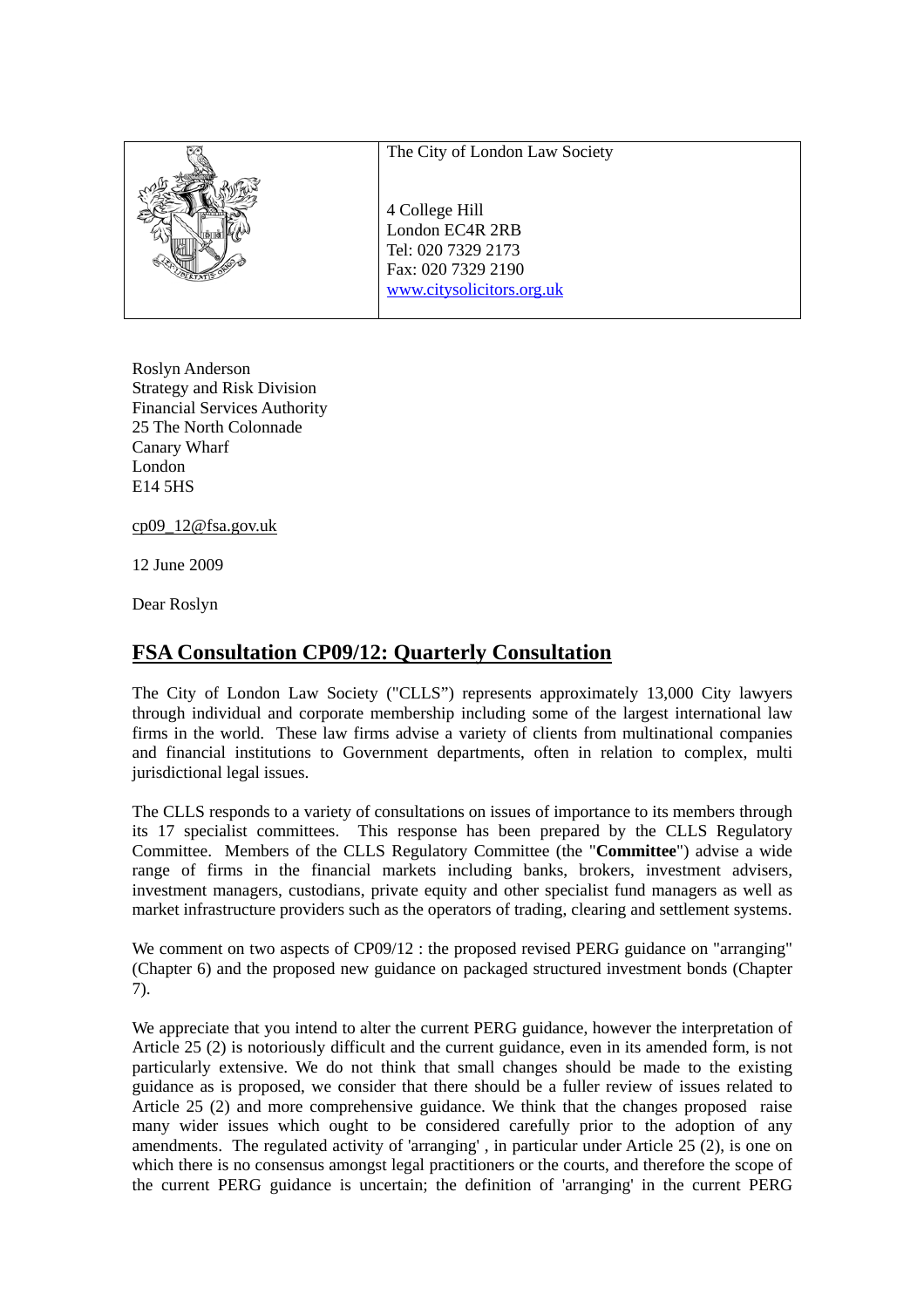guidance is unclear and unhelpful. We would very much welcome engaging in more detailed discussion with the FSA on this issue.

## **Arranging: PERG 2.7.7.B G**

#### *Preliminary observation – the Watersheds case*

We are concerned that no mention is made of the recent High Court decision in Watersheds (Case No: HQ06X02904, High Court, Queen's Bench division, judgment of 13 February 2009, (not yet freely available)). Indeed, we surmise that the proposed amendments are in part a response to that decision, especially to the judge's reading of PERG 2.7.7BG as it now stands and possibly also a response to Re Inertia Partnership LLP [2007] 1 BCLC 739. We are not surprised if FSA considers that the judge's remarks at para 68 of Watersheds give an exclusionary effect to the passage quoted which was not intended by FSA. We also note that his remarks at para 69 involve an unusually wide interpretation of the meaning of the exclusion in Article 27 of those merely providing a means of communication.

The effect of the amendments to PERG is to contradict the impression that PERG construes article 25(2) as being concerned with the "provision of facilities for others as opposed to "assisting one party". But that impression, received by the judge, has been given the force of law in his judgment. However much FSA may disagree, it is not possible for PERG to ignore the decision. Even if the FSA considers that the judgement rests on a "mistaken" reading of PERG, corrective changes to PERG cannot neutralise the judgment, even if new guidance may persuade the court in a future case that Watersheds was wrongly decided.

The amendments proposed are therefore somewhat misleading in the absence of a discussion of the case or at least the fact situation. We suppose that it is open to FSA to state that it disagrees with the judge's conclusions and is confident enough to press for a different view in future court proceedings. But those whose perimeter status may be affected by the Watersheds decision deserve to know of the fact that the FSA intends to make such a challenge.

In the light of the case, our comments below are offered on the assumption that FSA will acknowledge that Watersheds has changed the law, at least temporarily, but FSA will nonetheless take perimeter enforcement action on the basis that the case was wrongly decided on the article 27(2) point.

## *Comments*

The scope of article 25(2) of the RAO is notoriously uncertain and, as practitioners, we are aware that FSA has traditionally taken a broad view of its extent. Whilst we do not necessarily agree with FSA's interpretation in every case, we do think it helpful for PERG set out a clear statement of FSA's position, especially as our impression is that many firms and practitioners are not aware of FSA views. The very brief discussion of art 25(2) in the existing PERG 2.7. hardly amounts to a clear interpretative commentary, as was borne out in Watersheds.

We therefore welcome in principle the expansion of the PERG guidance, but consider it could be improved in three respects:

1. It is not clear to us (and by implication even less so to an industry readership ) what the following passage is intended to cover: "It is of note, however, that this regulated activity is not limited to arrangements that are participated in by investor – neither is it necessary that both parties participate in the

15 June 2009 14:27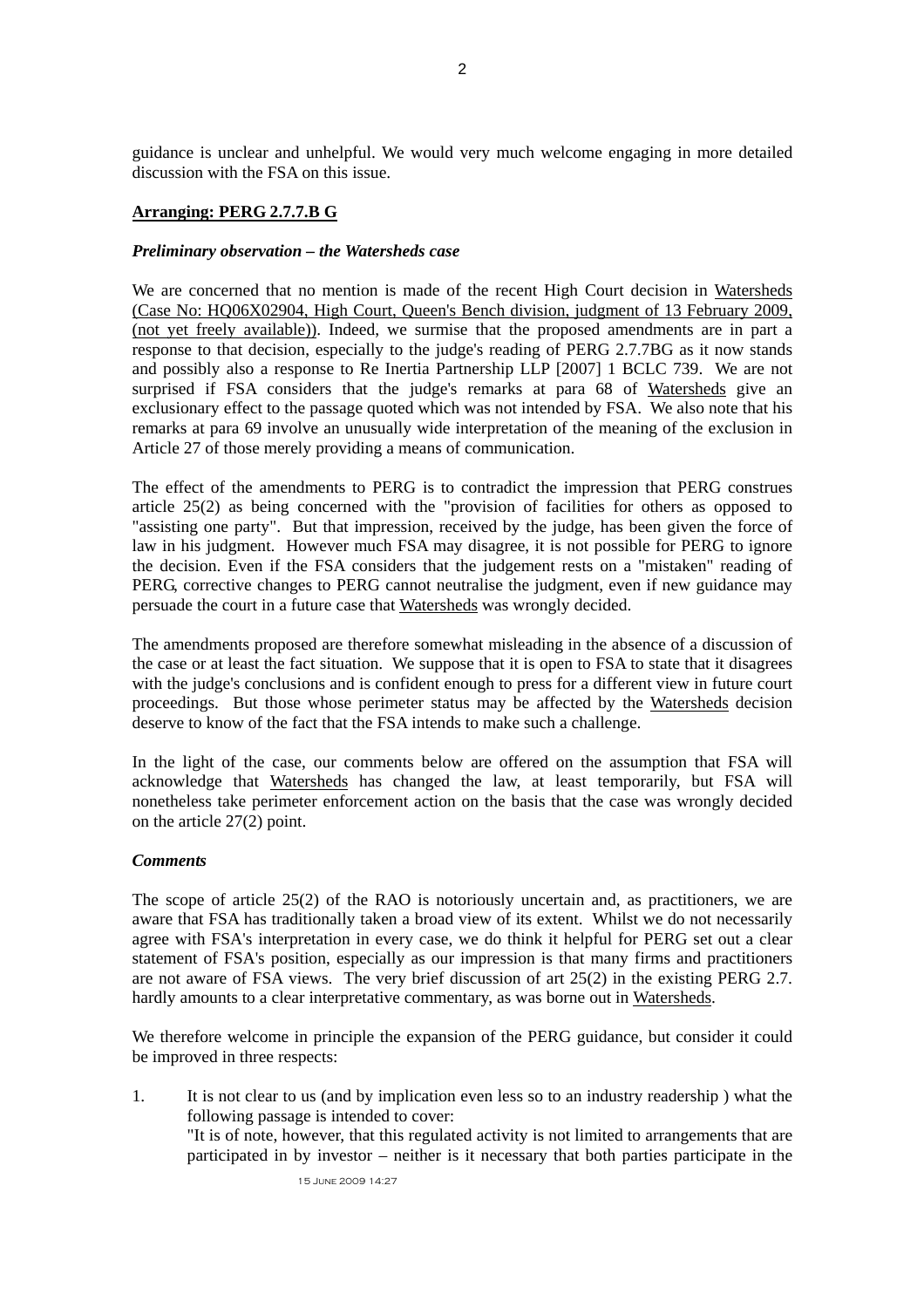arrangements. So, arrangements may come within the activity if they are participated in only by product companies with a view to their issuing investments"

Who are the "both parties" referred to? Does this mean "both parties to a transaction"? What is an example of arrangements participated in "only by product providers ..."? (Presumably, one example would be arrangements with introducers.) More specific detail would be helpful.

- 2. Other useful commentary on article 25(2) is to be found in other parts of PERG and elsewhere. Although PERG 5.6 (insurance intermediaries) is cross-referenced at PERG 2.7, it would be helpful if the main PERG 2.7 guidance could refer expressly to:
	- (A) the distinction between introducing and passive advertising made in PERG 5.6;
	- (B) the importance of the "purpose" of the arrangements in assessing whether they are caught by art 25(2), discussed at PERG 8.3.2G in connection with newspaper and internet financial services advertising; and
	- (C) the discussion in Guidance Release 3/98, para 19 of what activities relating to the raising of corporate finance may constitute "arrangements with a view to transactions", updated for any changes since its release. It is worth mentioning that had the relevant part of PERG followed this earlier approach to giving detailed and fully argued guidance of the kind found in that guidance release, with legal explanation, rather than vague comments, the judge would have found it very easy to understand the views of the FSA.
- 3. In one other respect the brevity of the proposed amendments and lack of argument/explanation leads us to be uncertain of the meaning of the proposed guidance. Is the change in the last sentence of 2.7.7B now intended to indicate that Article 25(2) arrangements can only exist where the person concerned is doing something which is "necessary to ensure that" a transaction is brought about? If so it seems that the distinction between Article 25(1) and Article 25(2) is very small, as both would involve something which in some way brings about the transaction. If that is not the intention of the FSA in making the proposed amendment we suggest that this should be made clear since the revised sentence could easily be read to have that effect.

## **Proposed PERG 16 : Packaged Structured Investment Bonds (PSIB)**

We support the addition of guidance on this topic and (subject to certain reservations set out below) are broadly in agreement with the views expressed, although the draft is not always very clear and in certain areas creates uncertainty as regards a proper delineation between collective investment schemes (**CIS**) on the one hand and PSIB on the other.

Our main concerns relate to a lack of clarity as to how various key concepts of the CIS regime are interpreted (in the FSA's view) as applied to a typical PSIB. This is not helped by imprecise use of terms to describe investors' various interests in a PSIB and apparent restrictions as to the types of services that can be offered in connection with a PSIB. It may also be unnecessarily confusing to describe these instruments as "packaged" structured investment bonds when they are not "packaged products" and that term is also used to cover insurance company packaged structured bonds which are not addressed in this guidance.

In more detail:

15 June 2009 14:27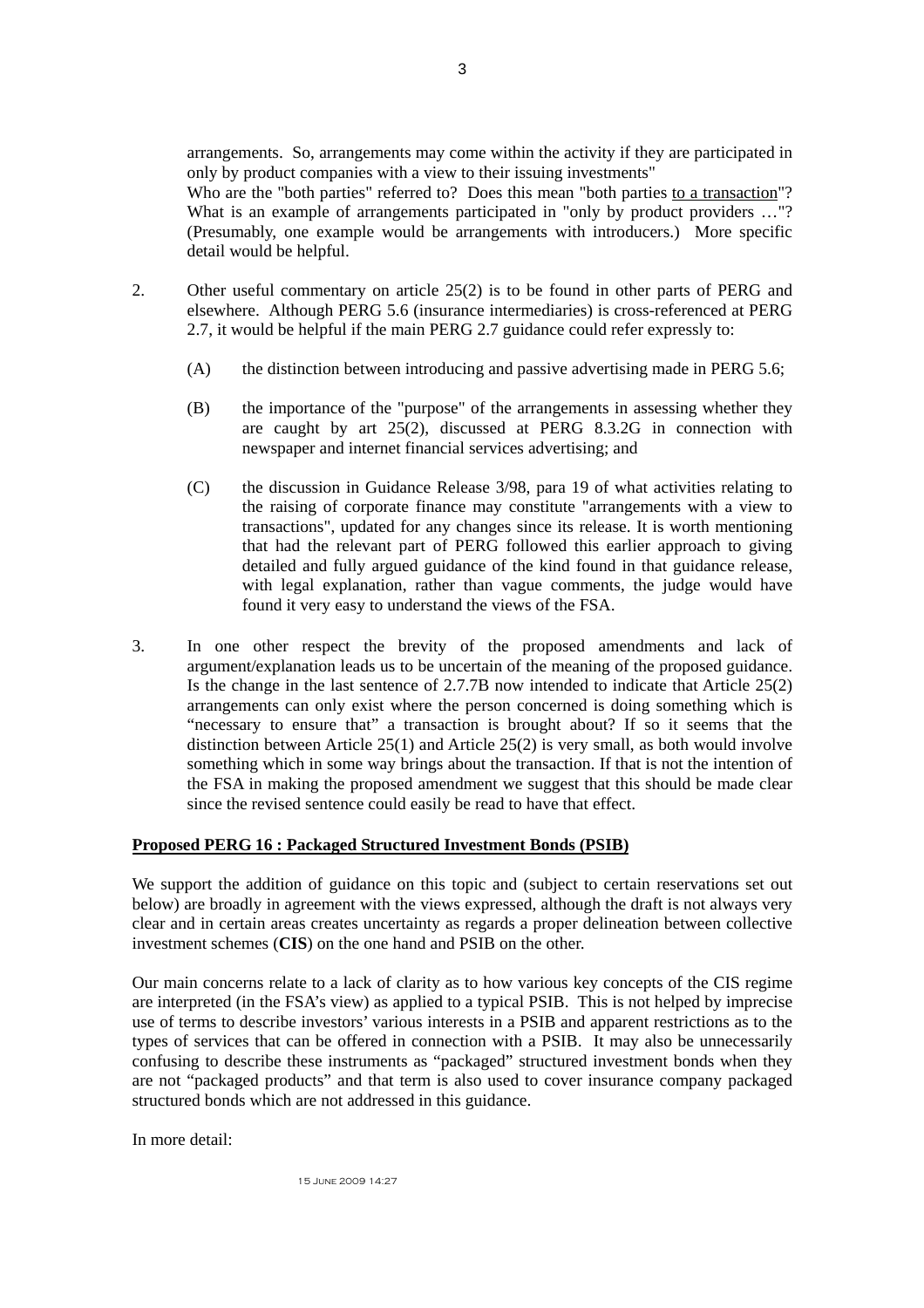- Q&A 4 In what sense could a PSIB be "managed as a whole" by a putative operator? Presumably the danger of this activity being carried on is negated by the PSIB investor having ordinary ownership rights in a particular underlying investment. Throughout the Q&As the central question of whether there is any management at all in a passive buy to hold to maturity situation is not addressed with any clarity.
- $Q&A 5$  Whether or not the operator of a scheme retains on-going responsibility in relation to the investments is irrelevant in the context of establishing a CIS, i.e. it is not a characteristic prescribed by section 235 of the FSMA (or any exemptions). The fourth bullet point is therefore misleading and should be deleted.
- O&A 6 What is the meaning of "day to day control over the management" of a passive investment such as PSIB? The draft guidance appears to equate this to ordinary proprietary ownership rights in the underlying product, including the right of transfer or sell the underlying investment free of the package structure. If this is a correct summary of the FSA view, it should be so plainly stated although we would argue that, given the complexity of an analysis of proprietary interests, it may create more uncertainty than clarity in identifying the correct nature of a particular scheme. In describing "day to day control over the management" Q&A 6 also suggests that investors will not have day to day control where the packager retains discretion as respects management of the underlying investments. However, PSIB frequently incorporate some measure of discretion on the part of the operator, for example in relation to the initial selection of the underlying investments. We do not see why discretion of this nature should indicate a CIS.
- Q&A 6 (penultimate bullet point) says "you [should ensure you] do not grant additional rights to investors". It is not clear what is meant. Presumably not all rights would be indicative of a CIS; only those in the nature of pooled ownership rights or some additional benefit. Practical examples would be helpful (such as the treatment of the addition of guarantees). The Q&As appear to indicate that custodial and brokerage services would not be regarded as relevant but this is not made clear here, nor is it clear how other services, such as liquidity services, would be regarded.
- Q&A 6 the final paragraph states that "if both the underlying bond and the issuer are identified to the investor at or before the time of sale that may point away from the arrangements being a collective investment scheme". We are of the view that this is irrelevant to characterisation as a CIS and is unhelpful in that (as acknowledged) plan managers quite frequently do not provide this level of disclosure. Irrespective of any policy issues thrown up by non-disclosure, the CIS definition is not the right tool to seek to regulate disclosure in this way.
- Q&A 8 In what consists the crucial distinction between an "interest in the underlying bond" and "an interest in the arrangements as a whole"? Again, the former presumably means ordinary ownership rights but it is not clear what are the badges of the latter kind of interest (avoiding a highly technical analysis of the relevant terms). Q&A 8 seems to give a contradictory message on this point, saying (final paragraph) that "selling his interest in the underlying investments… has more in common with the right to sell his interest in the arrangements as a whole". This appears to collapse the crucial distinction which has previously been made. Q&A 8 also states that management of the underlying investment by the packager may preclude day-to-day control of the same investment being solely in the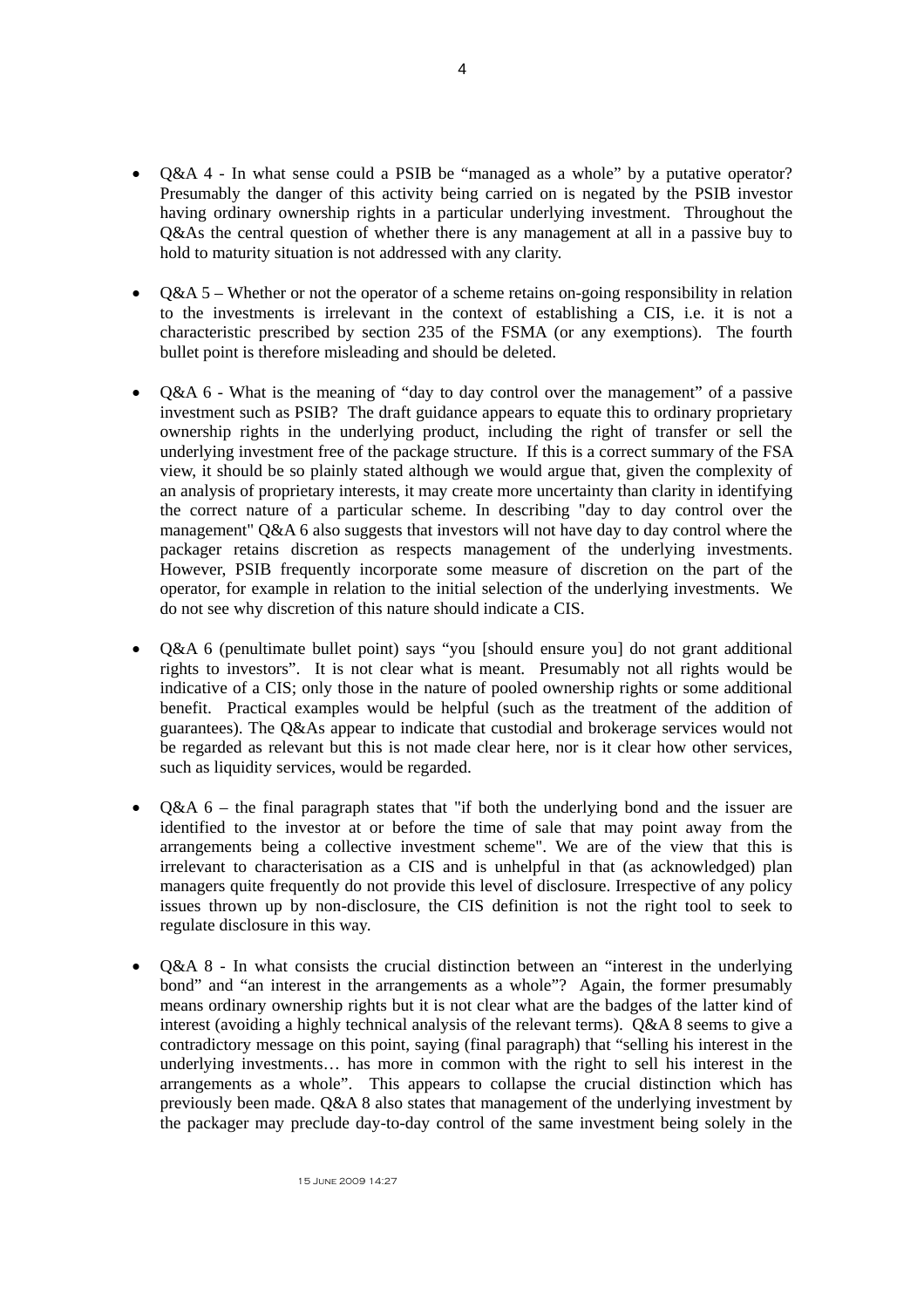hands of the investors. This is not correct, as "management" and "control" are very different concepts, a point indeed made in the preceding sentence in Q&A 8.

• O&A 15 refers to the debt securities exemption. This exemption was intended to address CIS concerns about securitisation structures, where the holders of bonds issued by corporate SPVs might be considered as participants in CIS arrangements of which the SPV is only a part, thus rendering the body corporate exemption inapplicable,. We do not think it is apt for PSIBs for this reason. If investors own the bonds in the PSIB structure then the need for an exemption probably does not arise. However we are concerned with two aspects of the draft guidance in Q&A 15. First, there is a suggestion that the issuer of the underlying bonds may be making CIS arrangements. Surely this is not so, if only because of the body corporate exemption. Secondly, we do not think it is technically correct to state that any additional rights enjoyed by investors under arrangements would deny the exemption in general. The phrase "rights and interests of the participants" refers back to section 237(2) of FSMA (the definition of "units") and means the rights and interests in profit/income from the CIS – and not, for example, ancillary rights such as custody or administration.

In terms of minor, hopefully uncontroversial, drafting amendments, we note the following:

- we would suggest an amendment to the title of the chapter in the Perimeter Guidance such that it reads "Guidance on Packaged Structured Investment Products" rather than "Guidance on Packaged Structured Investment Bonds", given that several investment plans offer shares, rather then debt obligations. Consequential amendments would need to be made throughout (e.g. Q&A 3, where the defined term of a "bond" is introduced);
- please insert the words "management of the" before "underlying investments" in the second bullet point in Q&A 5 (for consistency with section 235(2) of the FSMA);
- we would suggest deleting categorical statements such as "in all circumstances" (see, for example, Q&A 6) given the wide variety of investment plans in operation as such statements do not allow for mitigating circumstances. Additionally, the current drafting of Q&A 6 does not actually guide a user as to what factors are helpful/unhelpful in making that determination;
- please clarify that the guidance set out in  $O&A$  9 applies equally where securities are held via a sub-custodianship; and
- please insert the words "investments which are" between "represented by" and "certain debt securities" in Q&A 15. This is simply to render the statement more accurate.

Please let us know if you wish us to clarify any of our responses.

Yours sincerely

**Margaret Chamberlain Chair CLLS Regulatory Committee** 

15 June 2009 14:27